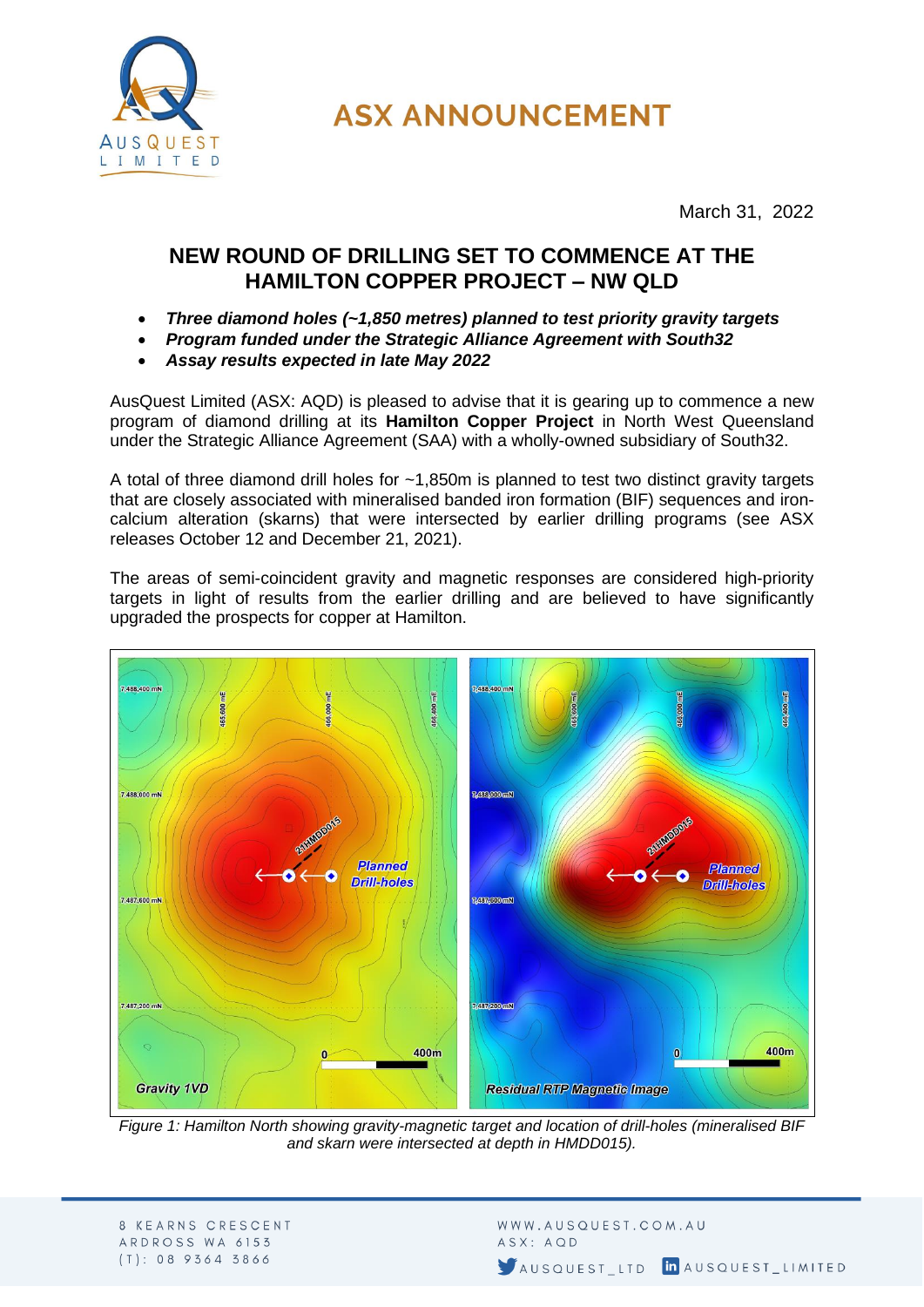



*Figure 2: Hamilton South showing gravity-magnetic target and location of the drill-hole.*

The drilling program should take approximately 3-4 weeks to complete with samples to be sent on an ongoing basis to the Intertek Genalysis Laboratory in Townsville for analysis. Final assay results should be available 4-6 weeks after the completion of drilling.

The mineralised BIF at Hamilton appears similar in nature to that hosting the Osborne copper-gold deposit (global resource ~36Mt @ 2% Cu and 1g/t Au), located approximately 70km to the north, which also has an associated gravity response.

The Project covers a belt of magnetic rocks extending over a strike length of approximately 30km under Eromanga Basin cover, which is approximately 200m thick. Numerous magnetic targets within this belt have never been tested by drilling.

AusQuest's Managing Director, Graeme Drew, said the highly encouraging recent gravity results had significantly upgraded the potential for a copper-gold discovery at Hamilton, paving the way for the upcoming drilling program.

"We are excited about the potential for a significant discovery at Hamilton and the prospectivity of the greater region, and look forward to drilling commencing very shortly" he said.

Graeme Drew **Managing Director**